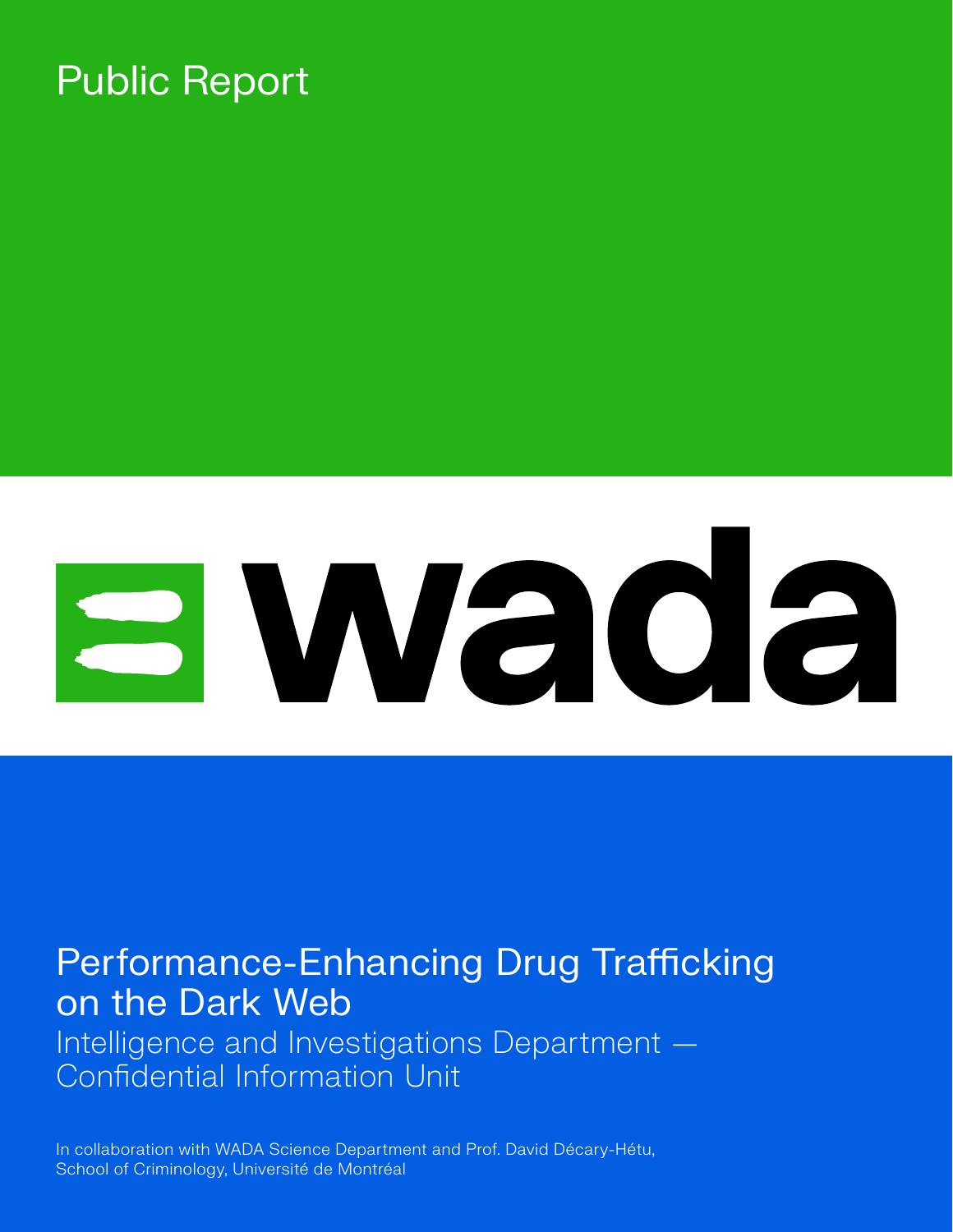| Table of |
|----------|
| Contents |

| ٦             |     | Overview                                                                                                                             |
|---------------|-----|--------------------------------------------------------------------------------------------------------------------------------------|
| $\frac{2}{3}$ |     | Project Methodology                                                                                                                  |
|               |     | Three Phases - Operational Research                                                                                                  |
|               | 3.1 | Dark Web Monitoring                                                                                                                  |
|               | 3.2 | Purchase and Analysis                                                                                                                |
|               | 3.3 | Collection of Human Intelligence                                                                                                     |
| 4             |     | Key Conclusions                                                                                                                      |
|               | 4.1 | Nature of PED Trafficking                                                                                                            |
|               | 4.2 | Dark Web PED Clientele                                                                                                               |
|               | 4.3 | Laboratory Analysis                                                                                                                  |
|               | 4.4 | <b>Novel Substances</b>                                                                                                              |
|               | 4.5 | <b>Detection Evasion</b>                                                                                                             |
|               | 4.6 | Targeting Dark Web PED Vendors                                                                                                       |
| 5             |     | Recommendations                                                                                                                      |
|               |     | <b>End Notes</b>                                                                                                                     |
|               |     | Note: To ensure operational confidentiality, only a selection of key activities<br>and conclusions are presented within this report. |

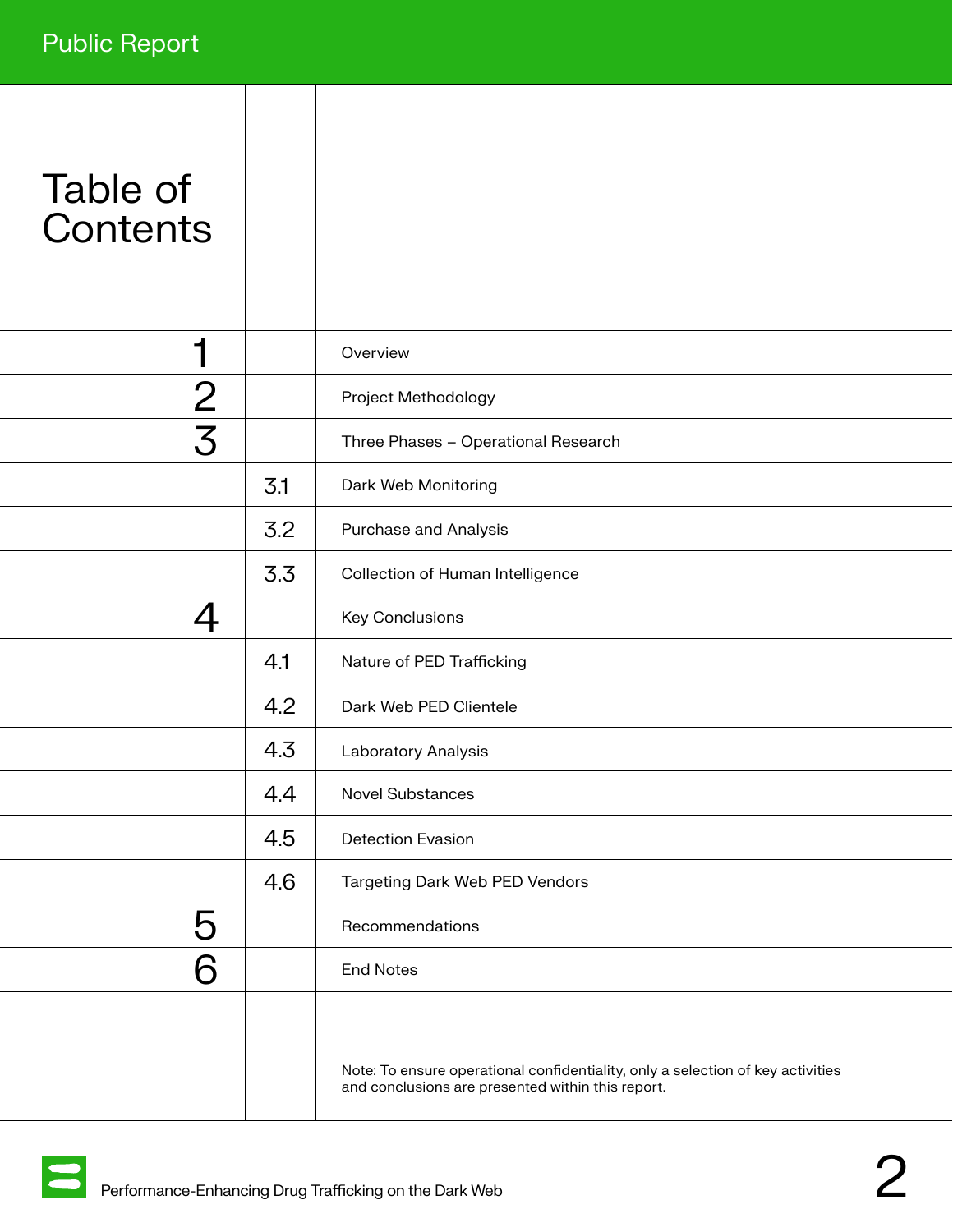## <span id="page-2-0"></span>1 Overview

In November of 2020, a team of specialists (the **Project Team**) comprised of WADA's Confidential Information Unit, WADA's Science Department and Prof. David Décary-Hétu launched a project (**Project**) to examine performance-enhancing drug (PED) trafficking within the dark web.

The Project objectives were fourfold:

Firstly, to better understand the nature of PED trafficking on the dark web and whether it represents an important source of PEDs for elite and amateur athletes.

Secondly, to assess the type and quality of PEDs being trafficked on the dark web.

Thirdly, to determine whether the dark web is a source of novel substances capable of evading detection methods.

Lastly, to map the criminal script for dark web PED trafficking to better understand how to counter this activity.

The Project targeted the following English and French speaking platforms (Target Group):

- $\rightarrow$  Large dark web marketplaces (cryptomarkets);
- $\rightarrow$  Small independent single vendor dark web marketplaces;
- $\rightarrow$  Dark web discussion forums; and
- $\rightarrow$  Cloud-based instant messaging services.

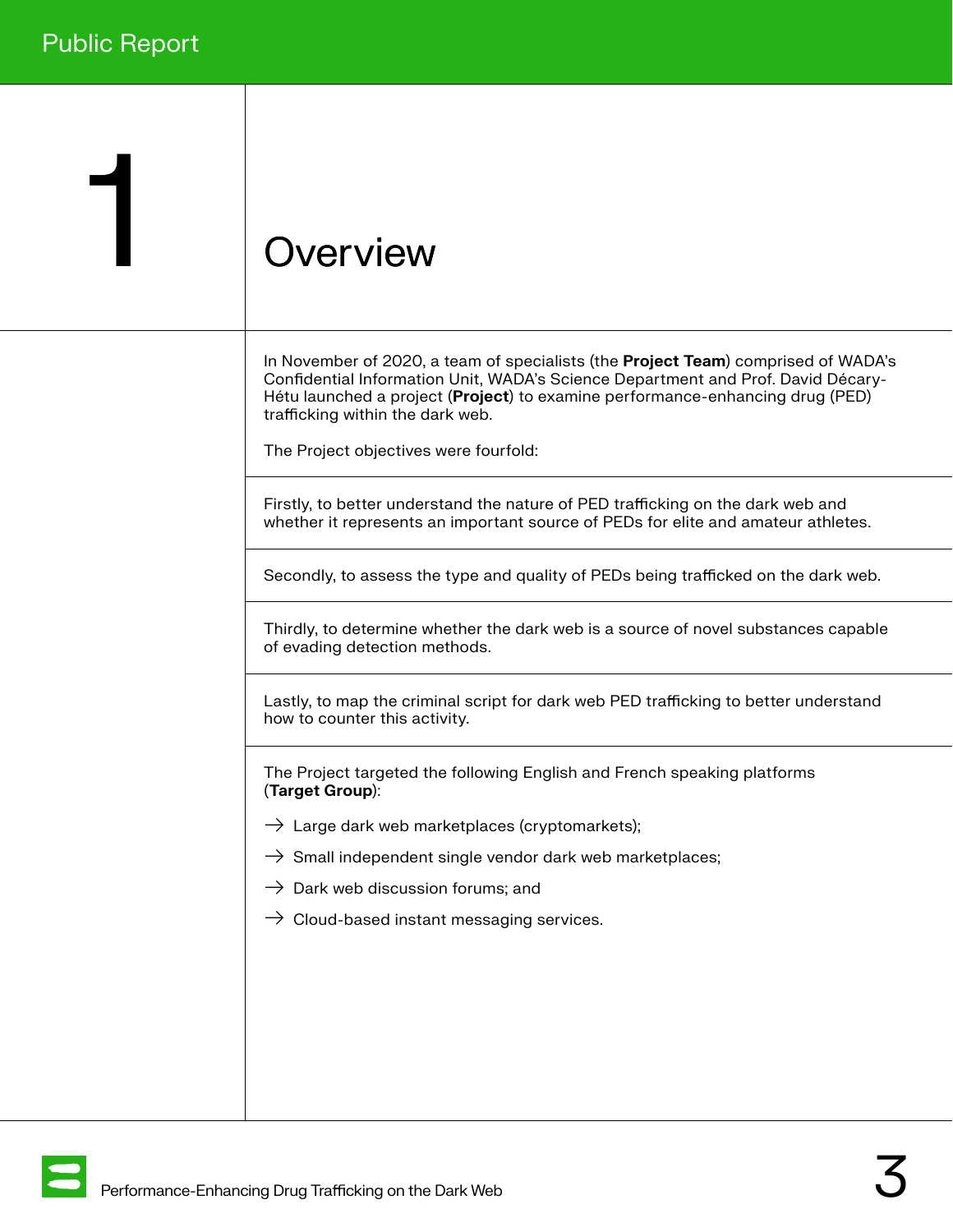## <span id="page-3-0"></span>Project Methodology

The Project undertook a multidisciplinary approach with data monitoring performed by Prof. David Décary-Hétu and his research team, testing and analysis conducted by WADA's Science Department, and intelligence collection under the supervision of WADA's Confidential Information Unit.

This approach is unique in-so-far as it combined a **data driven** open-source intelligence (OSINT) approach with advanced scientific testing and active human intelligence collection (HUMINT). Each one of these techniques explored a different aspect of the dark web landscape.

The strength of this Project is that these three approaches complemented one another, presenting the most holistic understanding of PED trafficking within the dark web published to date. This Project draws from hundreds of hours of direct online contact with PED traffickers.

Although the Project Team engaged in numerous online interactions with dark web vendors, organizing face-to-face interactions fell outside the scope of this Project. All relevant intelligence has been passed to appropriate national anti-doping and law enforcement organizations for further follow up.

Note: English and French dark web platforms comprised the Target Group. As the dominant language for global dark web trade, targeting English platforms provided the broadest possible data set. Nonetheless, it is possible some regional trade may be underrepresented within the data.

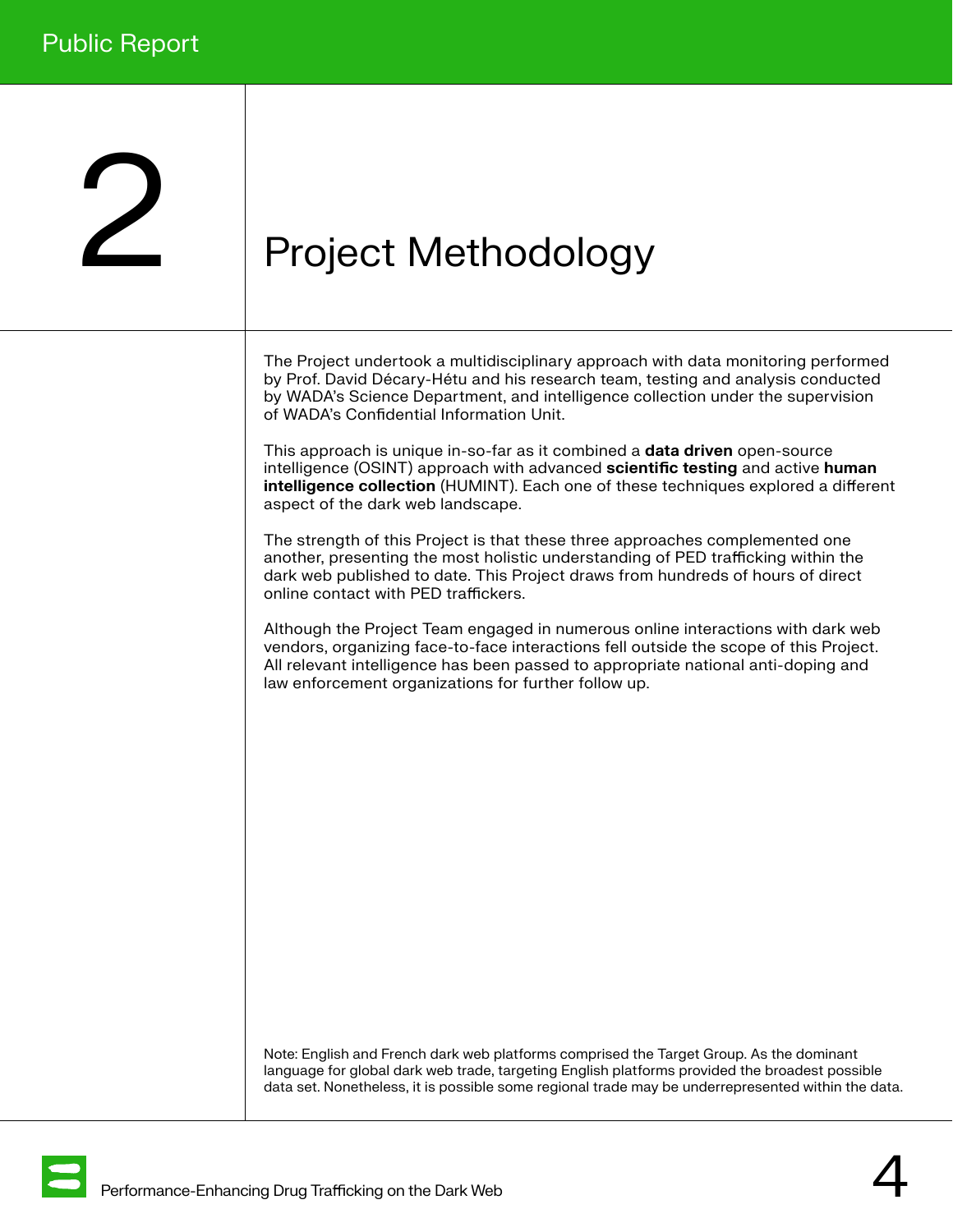## <span id="page-4-0"></span>3 Three Phases –<br>Operational Res Operational Research

The Project comprised three phases:

3.1

#### Phase 1 – Dark Web Monitoring

The Project Team monitored the sales activity of target dark web platforms during a 10-month period.

Between December 2020 and September 2021, the Project Team identified 17 large dark web marketplaces and nine small independent single vendor dark web marketplaces. Using the DATACRYPTO software tool<sup>1</sup>, the Project Team collected snapshots of dark web platforms once a month.

#### Highlights:

 $\rightarrow$  PED trafficking appears to be a marginal activity, both in absolute numbers and relative to the overall clear web and dark web underground economy (see figure 1).

<sup>1</sup> DATACRPTO software has previously been used to collect data for several academic papers and government reports and has a proven track record in studying cryptomarkets. Ref. Kruithof et al., 2016, Martin et al., 2018 & Demant et al., 2018: 262. The Project Team extracted key data for each listing, including the title, description, region shipping from, region shipping to, price, and name of seller.

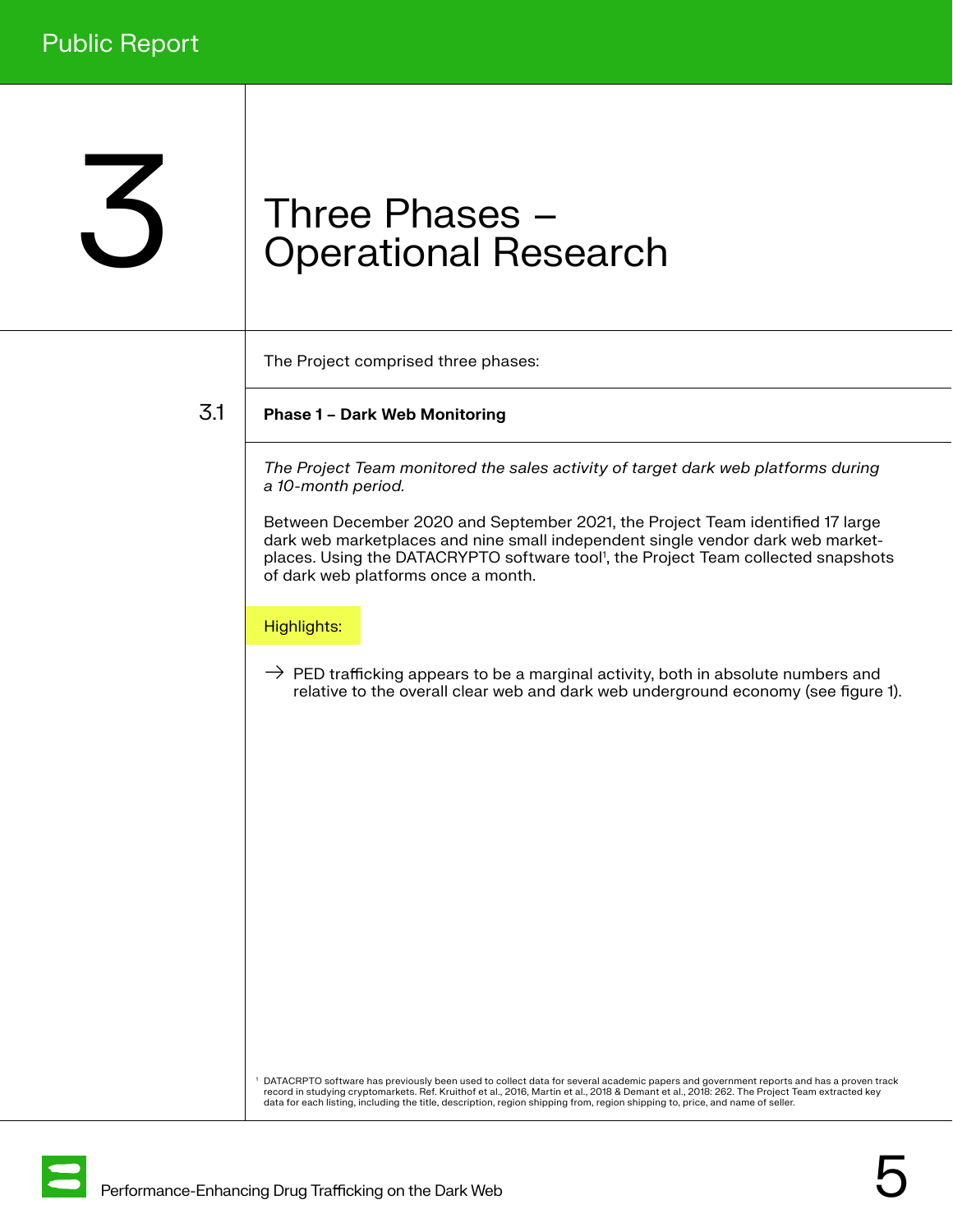#### Public Report



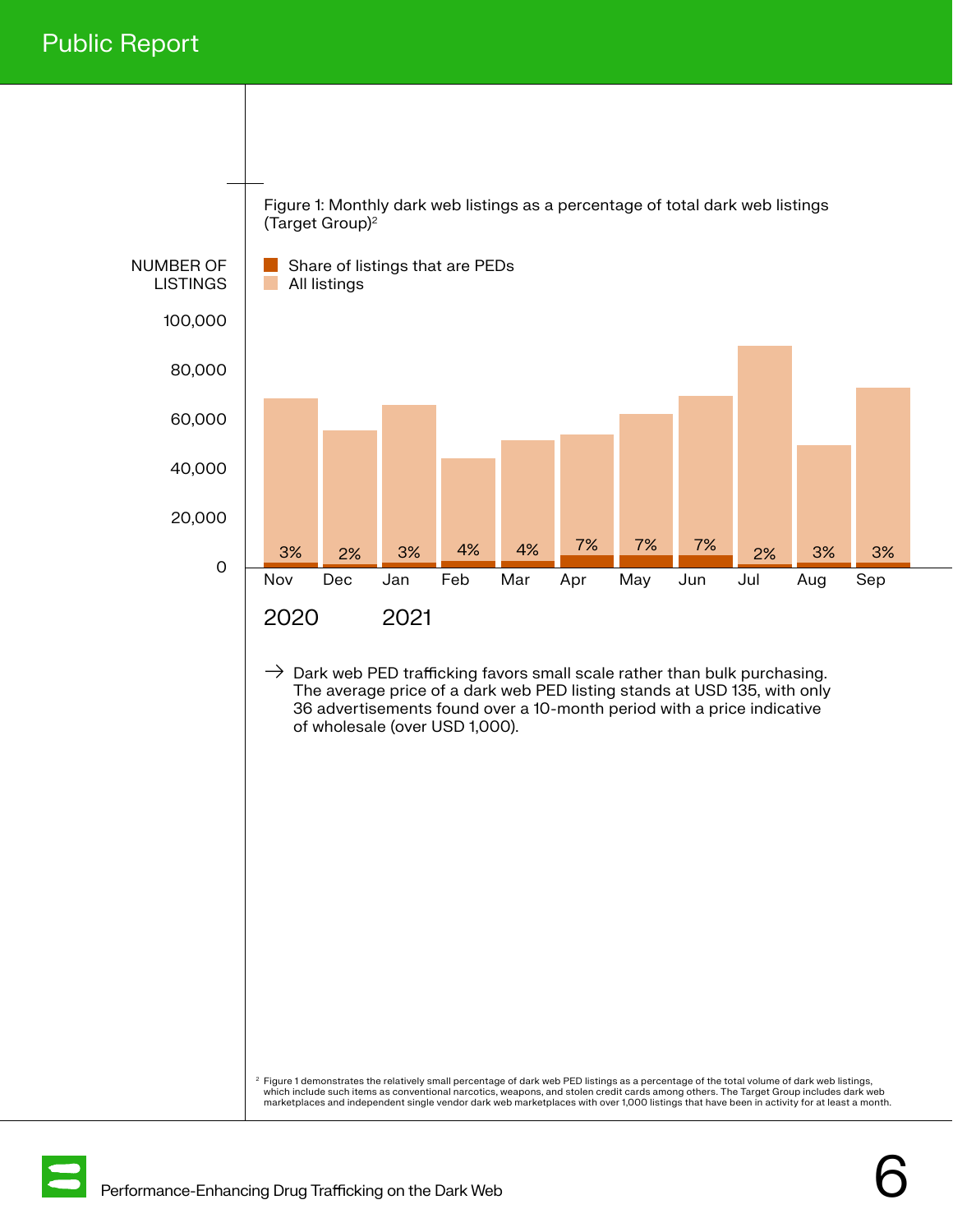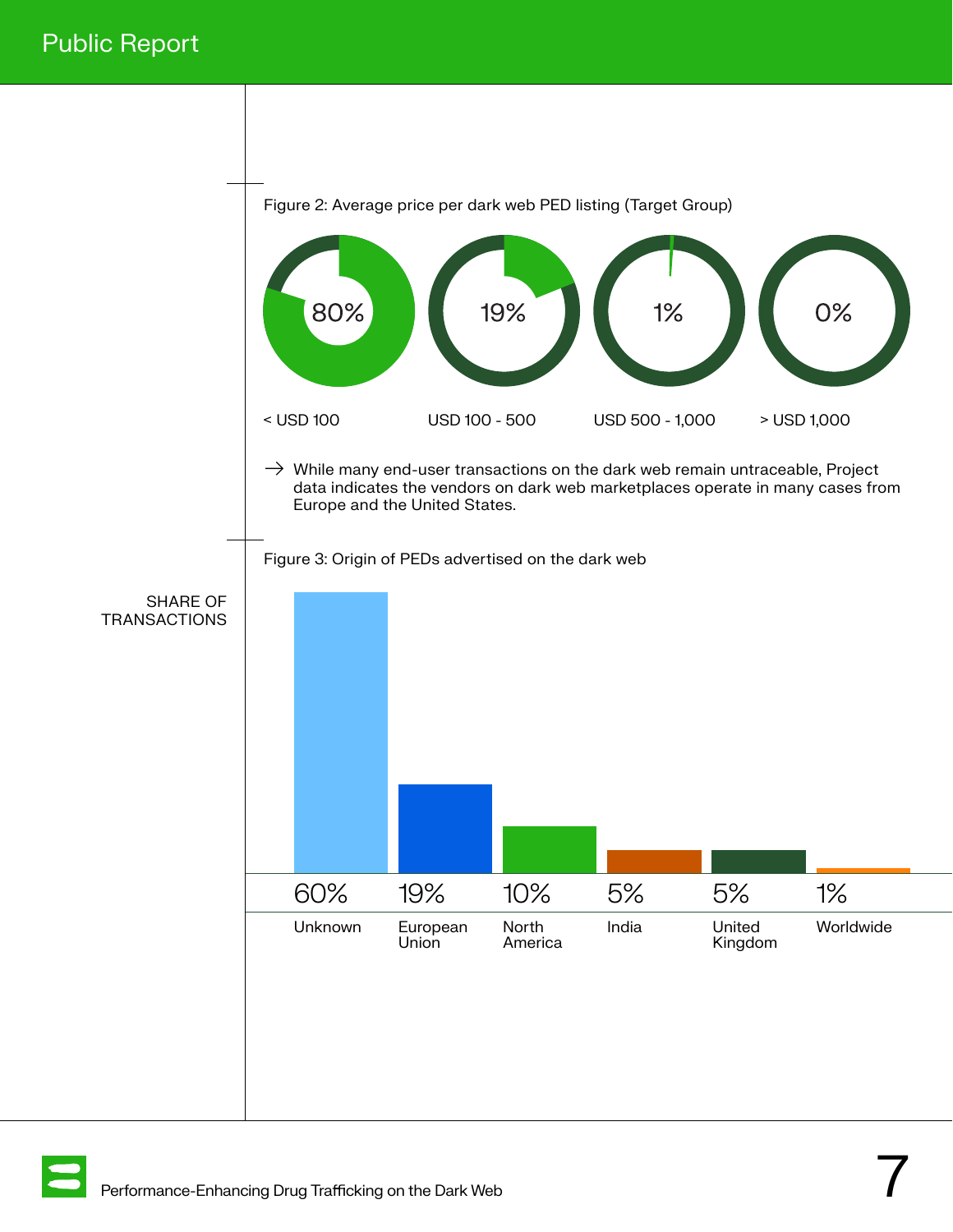#### <span id="page-7-0"></span>3.2

#### Phase 2 – Purchase and Analysis of Substances

The Project Team purchased and analyzed a wide range of PEDs from select dark web vendors.

The Project Team sought to identify, purchase and analyze a selection of key PEDs trafficked within the dark web. Using cryptocurrencies, the Project Team purchased products from e-commerce platforms as well as directly from underground laboratories and illicit pharmaceutical companies. These purchases included well-known PED categories, such as selective androgen receptor modulators (SARMs), growth hormones, myostatin inhibitors, androgenic-anabolic steroids among others (See Figures 4 and 5 below). In addition, the Project Team discovered and analyzed two novel performance enhancing substances previously unknown to WADA.

Figure 4: PED sample purchased Figure 5: PED sample purchased<br>From the dark web from the dark web from the dark web





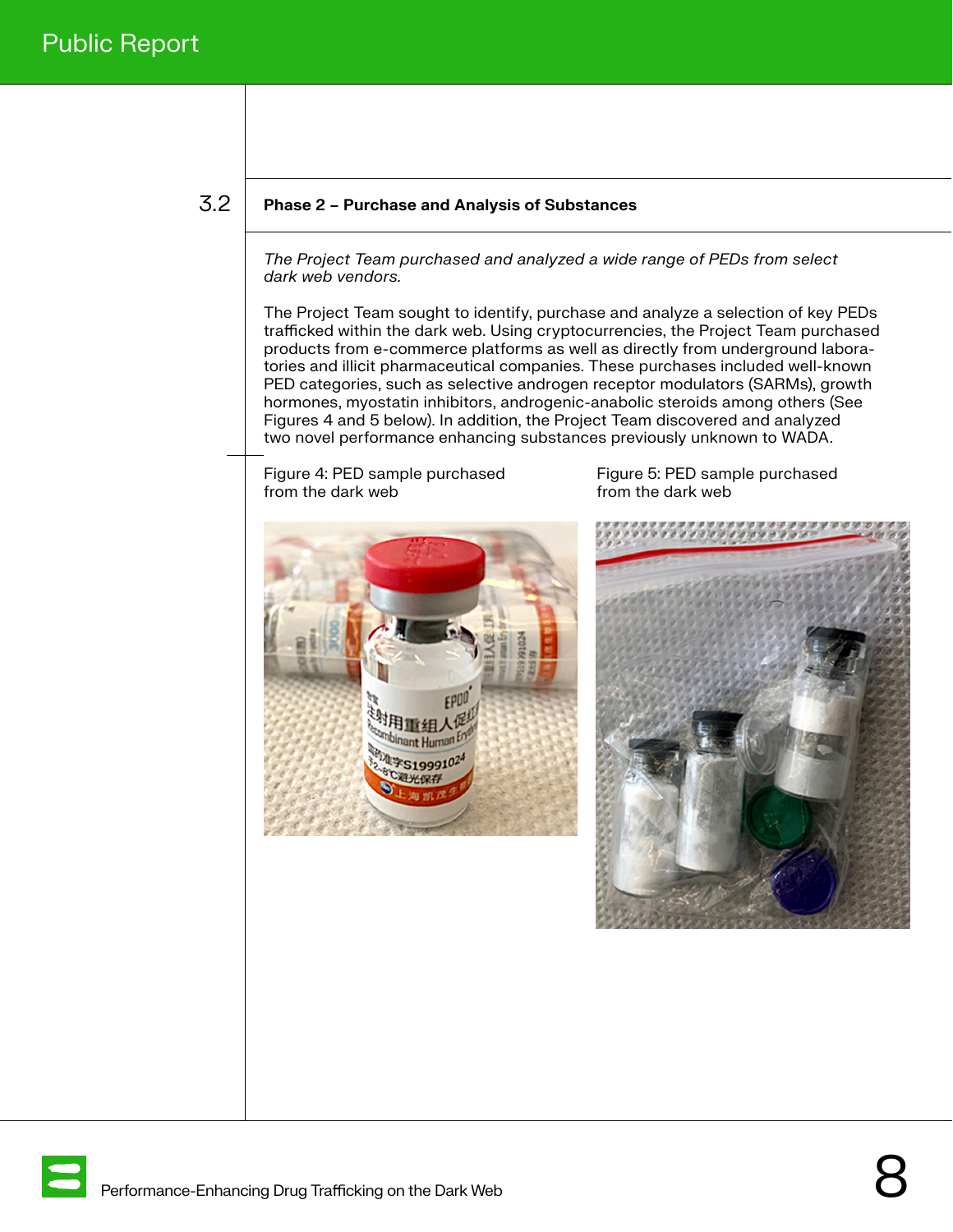| DECLARED CONTENT                           | <b>DECLARED USAGE</b>                        | <b>ANALYTICAL CONTENT</b> | <b>ANALYTICAL USAGE</b>  |
|--------------------------------------------|----------------------------------------------|---------------------------|--------------------------|
| GHRP-6                                     | 5 mg/vial                                    | GHRP-6                    | $\ddot{}$                |
| $S-23$                                     | $0.5$ mg/ml                                  | $S-23$                    | $\ddot{}$                |
| Clenbuterol, Yohimbine                     | 40 mg/mL Clenbuterol,<br>5.4 mg/mL Yohimbine | Clenbuterol, Yohimbine    | $\ddot{}$                |
| CJC-1295 no DAC                            | 2 mg/vial                                    | CJC-1295                  | $\ddot{}$                |
| $S-23$                                     | 50 mg/mL                                     | $S-23$                    | $\ddot{}$                |
| <b>YK-11</b>                               | 20 mg/mL                                     | $Y-11$                    | $\ddot{}$                |
| SR9009                                     | 20 mg/ml                                     | SR9009                    | $\equiv$                 |
| EPO                                        | 3000 IU/vial                                 | EPO                       | $\equiv$                 |
| rEPO                                       | 2000 iu/0.2 mL                               | rEPO                      | $=$                      |
| rEPO                                       | 3000 iu/0.3 mL                               | rEPO                      | $\equiv$                 |
| rEPO                                       | 3000 iu/vial                                 | rEPO                      | $\equiv$                 |
| GHRP-6                                     | 10 mg/vial                                   | GHRP-6                    | $\overline{a}$           |
| GHRP-6                                     | 10 mg/vial                                   | GHRP-6                    | $\overline{a}$           |
| MK-677                                     | 25 mg/ capsule                               | MK-677                    | $\overline{a}$           |
| <b>RAD-140</b>                             | 10 mg/vial                                   | <b>RAD-140</b>            |                          |
| LGD-4033                                   | 10 mg/capsule                                | LGD-4033                  |                          |
| hCG                                        | 5000 iu                                      | hCG                       | $\overline{a}$           |
| <b>YK-11</b>                               | 20 mg/ml                                     | <b>YK-11</b>              | $\overline{\phantom{0}}$ |
| LGD-4033                                   | 20 mg/ml                                     | LGD-4033                  |                          |
| Tesamorelin                                | 2 mg/vial                                    | Tesamorelin               |                          |
| PEG-MGF                                    | 2 mg /vial                                   | PEG-MGF                   |                          |
| GHRP-6 (expected)                          |                                              | Glycine-GHRP-6            |                          |
| <b>BCP-157</b>                             |                                              | <b>BCP-157</b>            |                          |
| Ligandrol                                  | 25 mg /capsule                               | MK-677                    | Wrong PED                |
| Ipamorelin                                 | 10 <sub>mg</sub>                             | GHRP-2                    | Wrong PED                |
| GHRP-6, CJC-1295                           | 5 mg/vial, 5 mg/vial                         | GHRP-2                    | Wrong PED                |
| ACE-083 or BPC-157 or<br>RAD 140 Testolone |                                              | Glycine-Ipamorelin        | Wrong PED                |
| CJC-1295                                   | 5 mg/vial                                    | GHRP-6                    | Wrong PED                |
| <b>ACE-031</b>                             | 1 <sub>mg</sub>                              | Glycine-GHRP-6            | Wrong PED                |
| ACE-083 or BPC-157 or<br>RAD 140 Testolone |                                              | AOD-9604                  | Wrong PED                |
| <b>BPC-157</b>                             | 5 mg/vial                                    | Unknown peptide           | Wrong PED                |
| ACE-083 or BPC-157 or<br>RAD 140 Testolone |                                              |                           |                          |

#### Figure 6: Substance Analysis

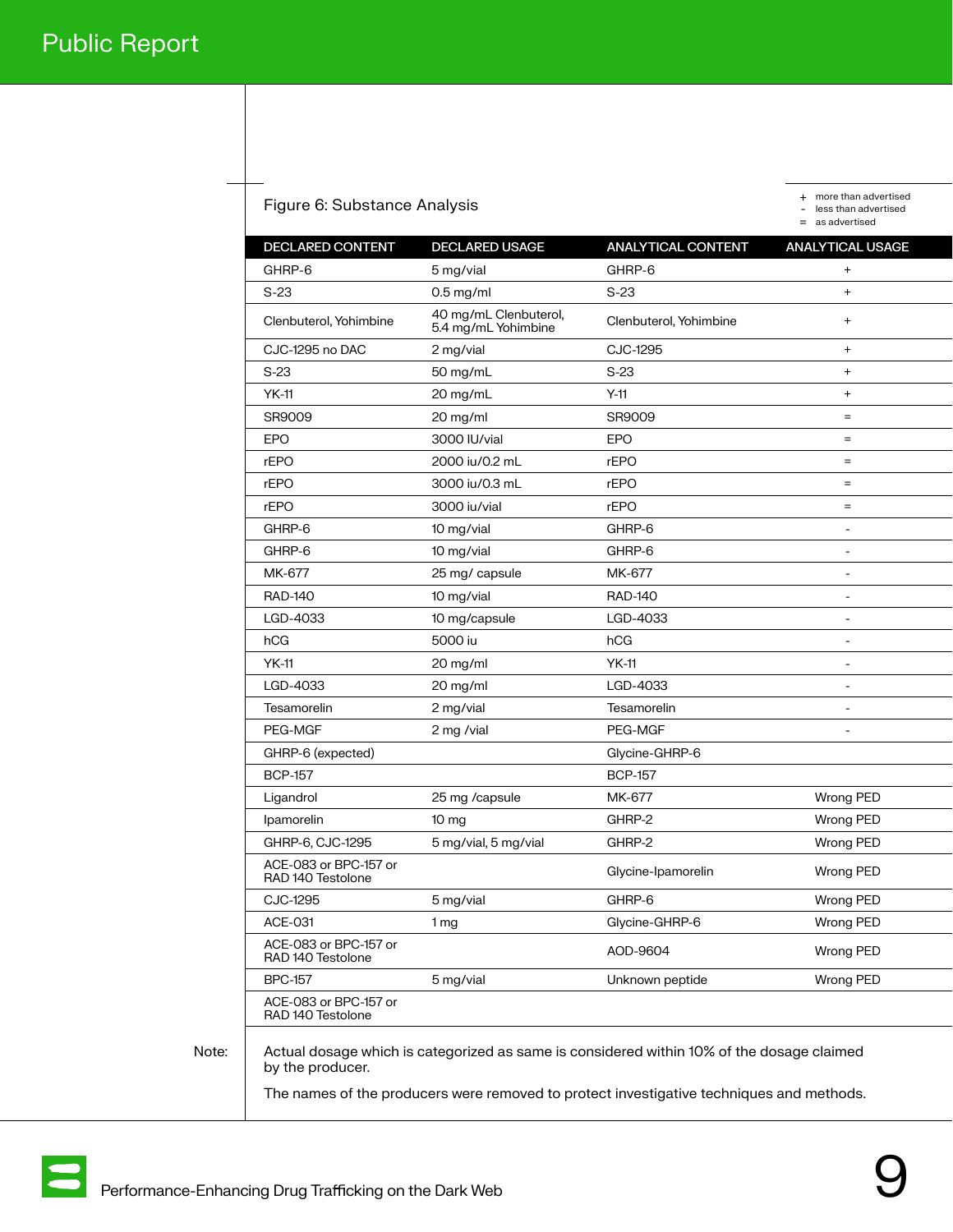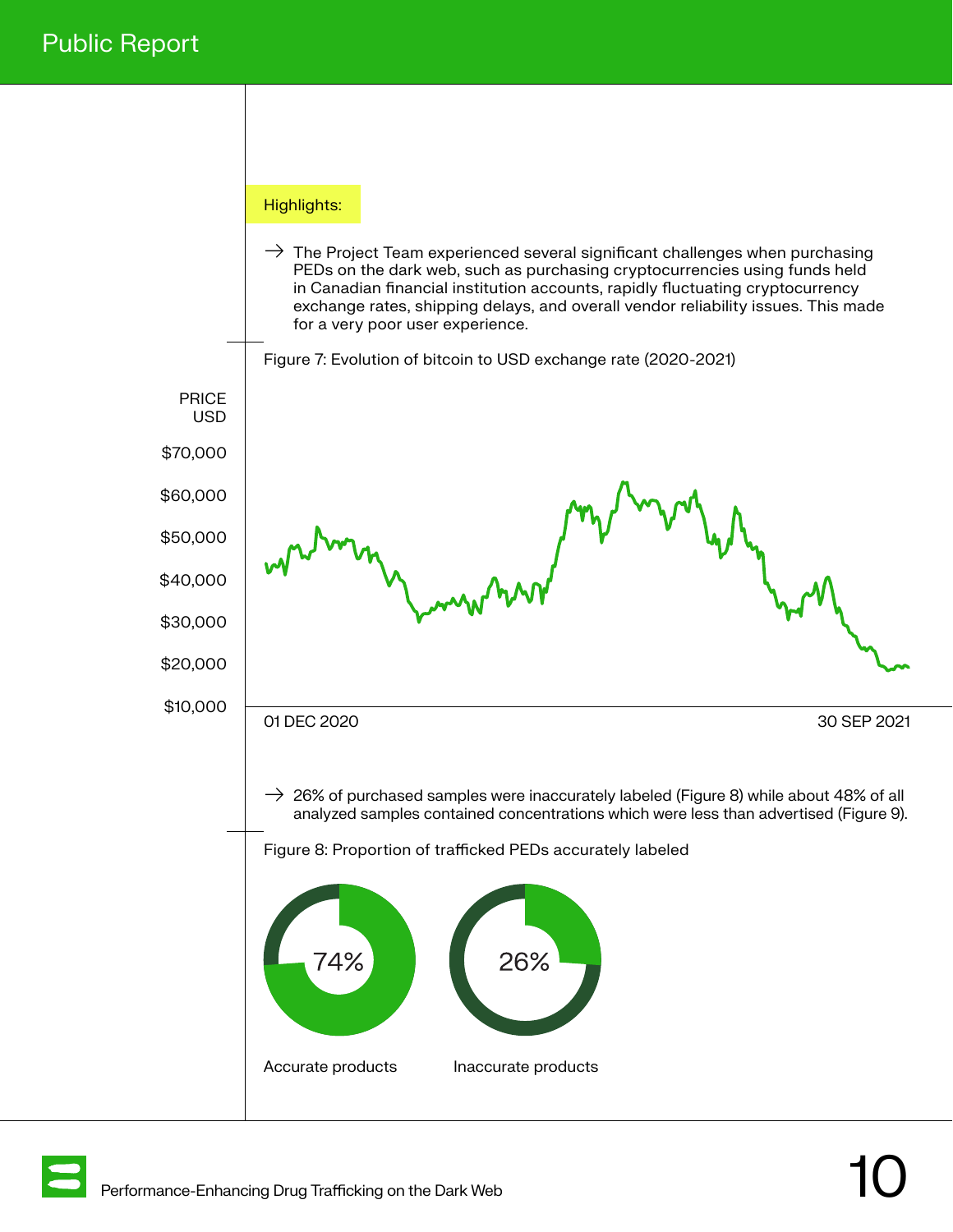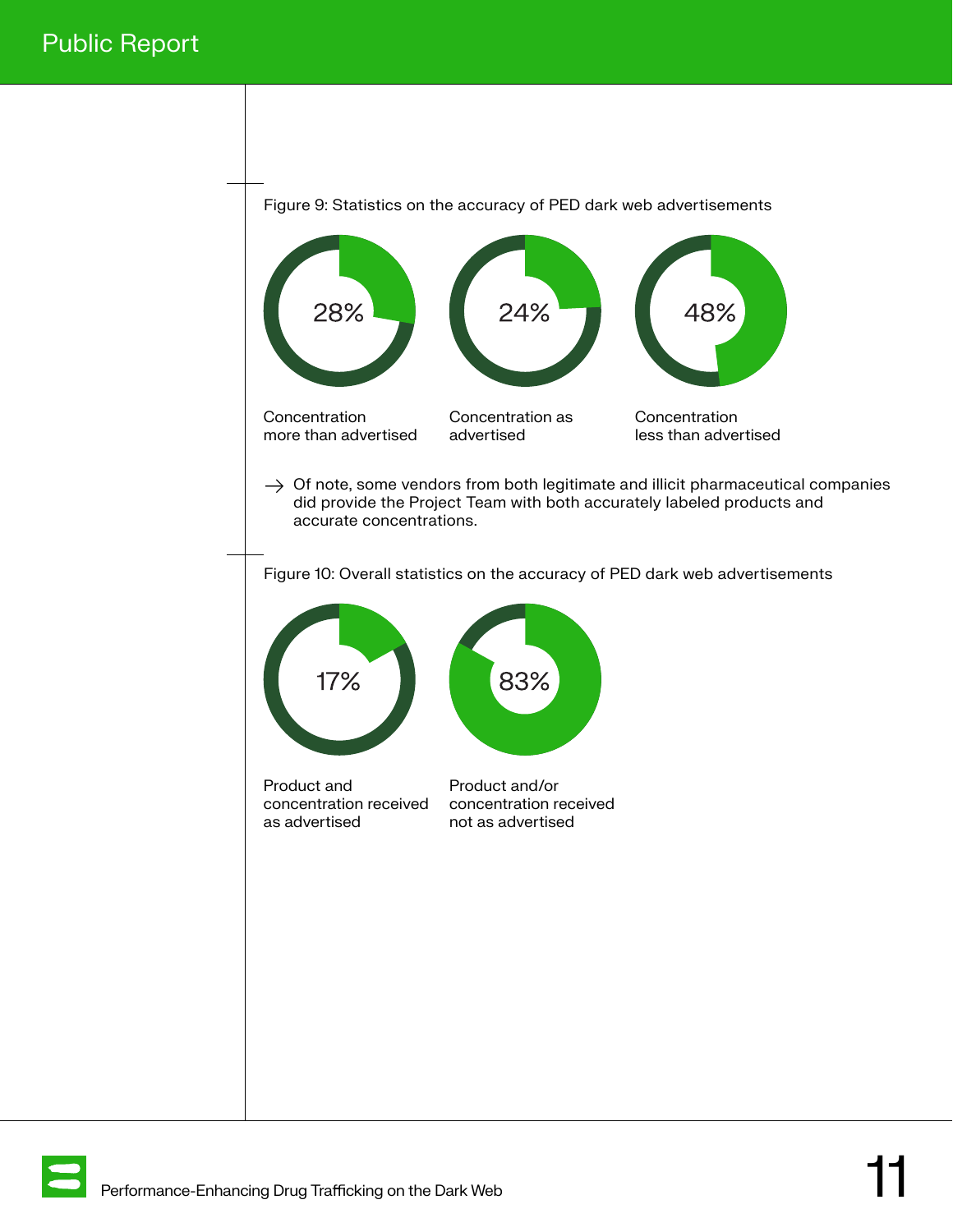#### <span id="page-11-0"></span>3.3

#### Phase 3 – Collection of Human Intelligence (HUMINT)

The Project Team gathered human intelligence on dark web criminal networks manufacturing and trafficking PEDs.

PEDs appear to be produced in bulk in Asian countries, and then shipped to Europe, North America and Australia to be refined and sold to end-users. Local distributors use online advertisements on all available platforms to maximize visibility and compete for market share.

Many vendors are willing to engage in conversations about their activities, especially if they believe this will lead to a sale. Vendors use cloud-based instant messaging services such as Telegram and Wickr to communicate. These encrypted channels are preferred over public forums and the clear web.

#### Highlights:

- $\rightarrow$  The Project uncovered some examples of genuine pharmaceutical products being trafficked on the dark web, though the bulk of products come from illicit pharmaceutical laboratories and homebrewers.
- $\rightarrow$  Though many vendors compete for dark web sales, only a very small proportion of vendors account for the majority of actual sales.
- $\rightarrow$  Retail sales dominate the dark web marketplace, while bulk sales are insignificant by comparison.
- $\rightarrow$  Vendors use publicity to attract customers and offer seasonal discounts.
- $\rightarrow$  Vendors use a wide range of techniques to mask the true nature of their shipments, including hiding them within beauty and hair care products.
- $\rightarrow$  The majority of home brewers source their raw products in Asia and sell to customers in Western industrialized countries
- $\rightarrow$  Most customers appear to be bodybuilders and amateur athletes rather than professional athletes participating in international competitions.3

<sup>3</sup> The Project did collect unverified information from two dark web PED dealers who claimed to traffic PEDs to athletes from two Olympic sports. The Project Team was unable to obtain additional details on the customers nor on the level they competed in.

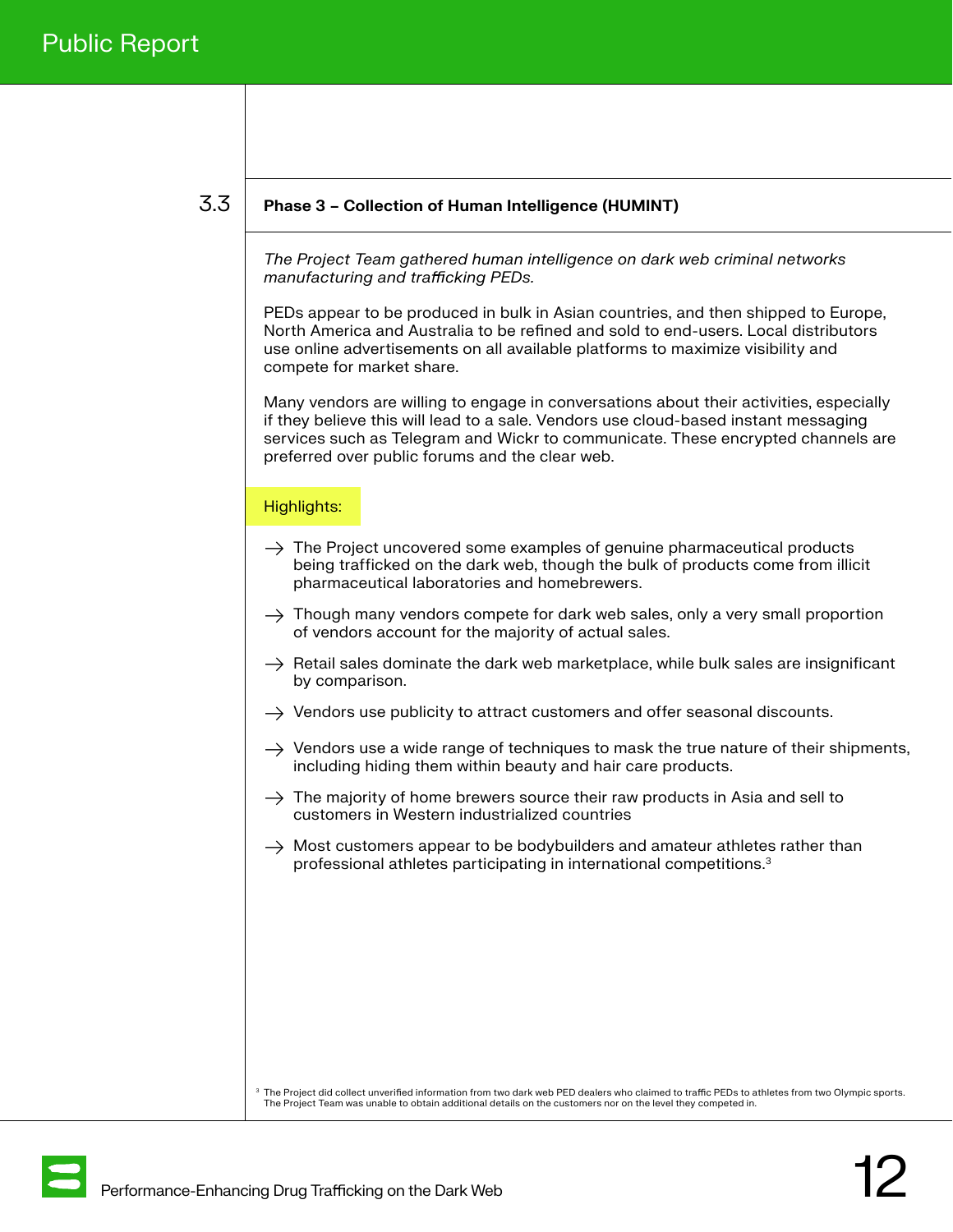



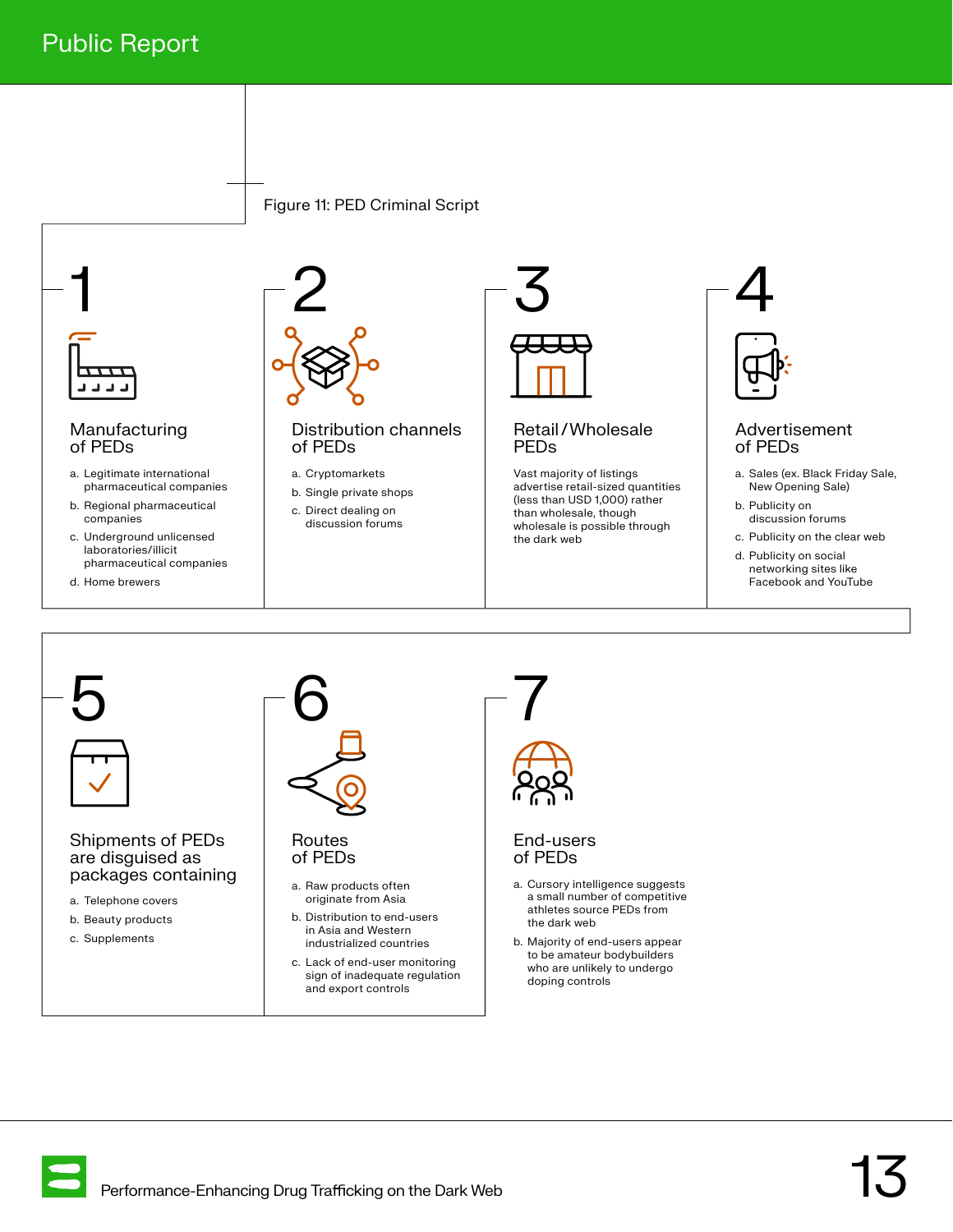## <span id="page-13-0"></span>**Key Conclusions**

Objective 1: Better understand the nature of the PED trafficking on the dark web and whether it represents an important source of PEDs for elite and amateur athletes.

#### Nature of PED Trafficking 4.1

- $\rightarrow$  While dark web marketplaces offer hundreds if not thousands of PED advertisements, these represent only a very small fraction of all dark web marketplace listings. Cursory observations point to a vast clear web PED marketplace which dwarfs its much smaller dark web equivalent.
- $\rightarrow$  Purchasing PEDs on the dark web include a significant set of challenges fraud, cryptocurrency fluctuations, delivery delays etc. Purchasing PEDs on the dark web is often a troublesome and risky proposition.
- $\rightarrow$  All dark web platforms offer some means of anonymous communication between supplier and buyer; however, the dark web does not appear to host a "community" of PED users who exchange PED expertise and information. Most public and group communications are hosted on clear web forums which openly exchange advice on PED use.
- $\rightarrow$  The popularity of clear web forums when compared with their anonymous dark web equivalents suggests that participants have little fear of law enforcement. This feeling of security likely reflects a lack of harmonization in monitoring and enforcement among law enforcement.
- $\rightarrow$  The scarcity of dark web group chats suggests that if high-level professional and amateur athletes are using the dark web marketplaces to source PEDs, they are likely communicating through private channels, such as encrypted messaging apps and face-to-face meetings.

#### Dark Web PED Clientele 4.2

- $\rightarrow$  Actors who were willing to discuss their clientele noted they primarily included amateur bodybuilders and gym-types. Given the significant supply challenges identified within this report, it is unsurprising that amateur body builders rather than elite athletes are the intended customer base. Doped elite athletes would require a dependable delivery service to maintain an effective doping cycle and avoid detection.
- $\rightarrow$  Nonetheless, the Project Team did identify a select group of dark web suppliers who specifically referenced elite athletes as clientele and a supposed ability to evade anti-doping detection.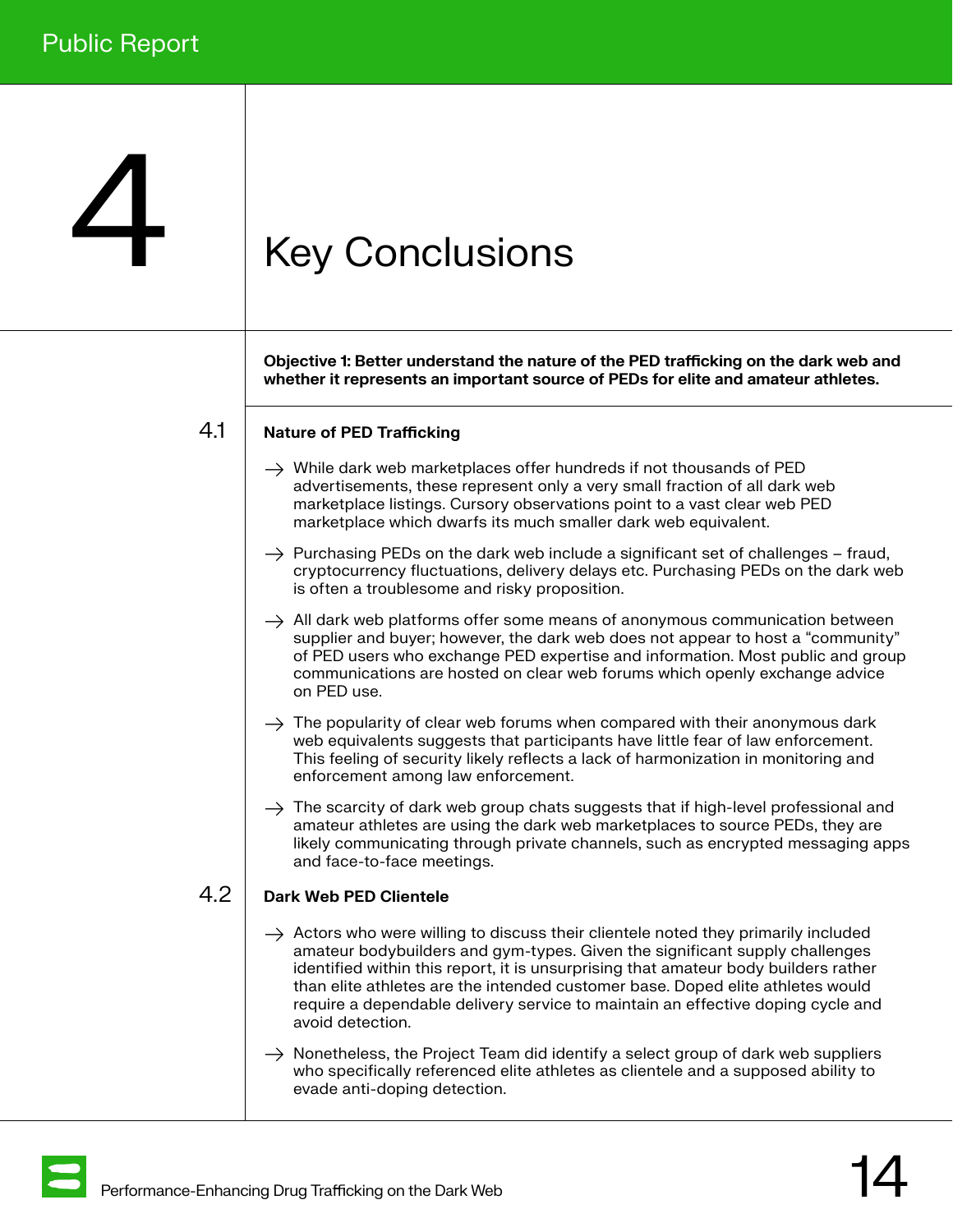Objective 2: To assess the type and quality of PEDs being trafficked on the dark web.

#### <span id="page-14-0"></span>Laboratory Analysis 4.3

 $\rightarrow$  Laboratory analysis strongly suggests that purchasing PEDs through the dark web is a risky proposition. Cursory testing data suggests products are often mislabeled or contain significant discrepancies in terms of their concentration.

Objective 3: Determine whether the dark web is a source of novel substances capable of evading detection methods.

#### Novel Substances 4.4

 $\rightarrow$  The Project Team found scarce mention of new substances or techniques to evade doping screenings. In this respect, most dark web suppliers appear to traffic the same well-known PEDs available on the clear web. The Project Team did discover two novel substances previously unknown to WADA. This discovery appears to be the exception to the rule.

#### Detection Evasion 4.5

 $\rightarrow$  An initial analysis of PEDs sourced on the dark web did not reveal any gaps in anti-doping testing mechanisms although further analysis is recommended.

Objective 4: Map the criminal script for dark web PED trafficking to better understand how to counter this activity.

#### Targeting Dark Web PED Vendors 4.6

- $\rightarrow$  All Project Team communications with vendors who claimed the ability to advise customers on circumventing anti-doping analysis occurred within private messaging apps. This reinforces that anti-doping organizations and law enforcement agencies should prioritize first-hand contact with vendors rather than passive collection via open-source intelligence.
- $\rightarrow$  Phase 3 conclusions suggest that there are commonalities among the supply and shipping methods used by dark web PED traffickers. As such, law enforcement could presumably disrupt this activity by targeting specific areas within the supply and distribution chain.
- $\rightarrow$  The criminal script approach makes it possible for law enforcement agents to identify bottlenecks and more vulnerable actors and stages. In this case, it appears that raw powder sourcing and laboratory production are somewhat concentrated, thus making them vulnerable to disruption efforts by law enforcement.

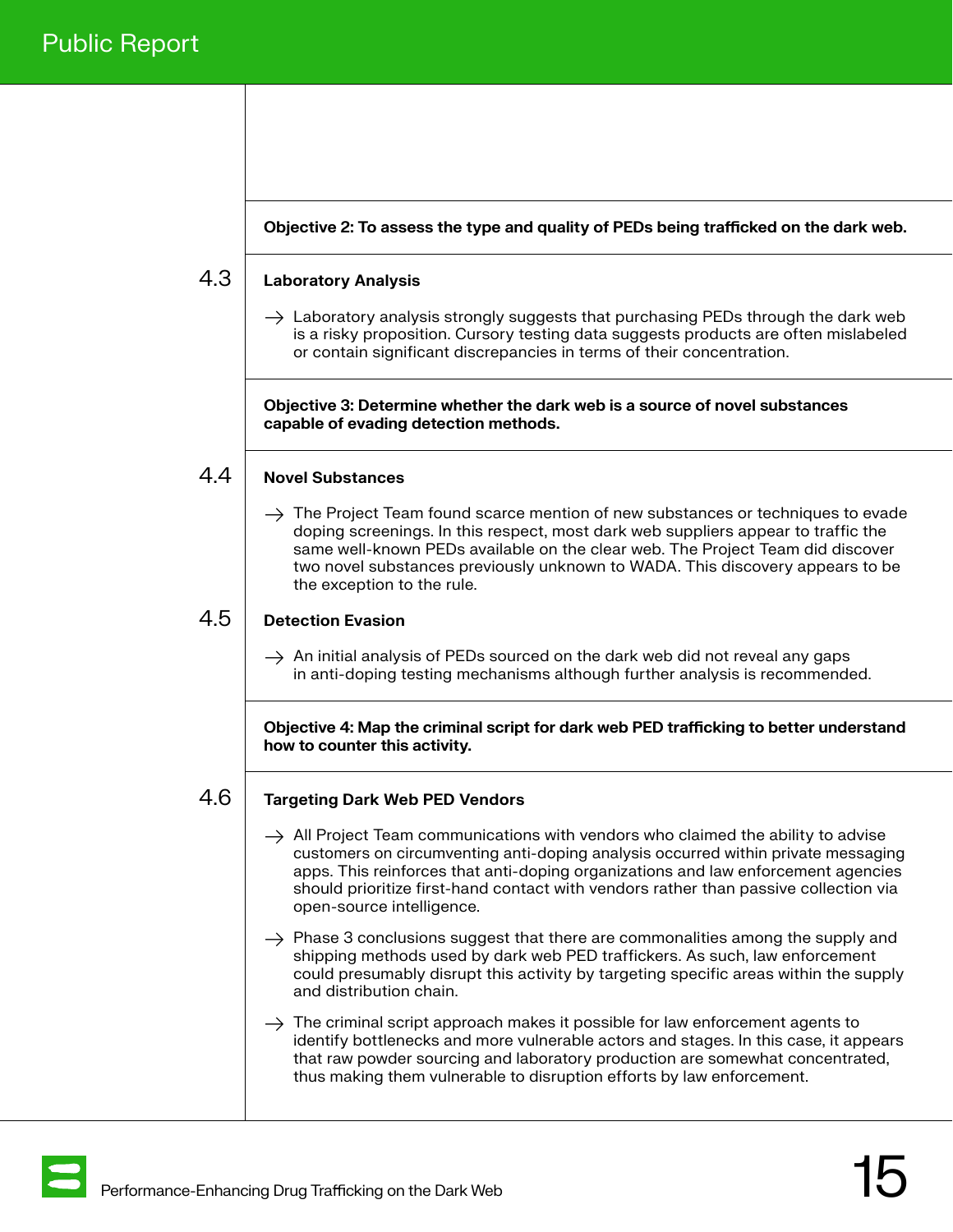- $\rightarrow$  Surprisingly, SARMs, which are quasi-legal products and are easily sourced in multiple jurisdictions, are actively being trafficked on the dark web. It is possible that dark web vendors who traffic SARMs are also involved in other criminal activities and, as such, are immunizing their legal activities from criminal ones by conducting all of their activities under the anonymous umbrella of the dark web.
- $\rightarrow$  Although significantly smaller in scope than the clear web, PED trafficking on the dark web appears to operate unchecked. The dark web affords actors the advantage of anonymity, which combined with weak regulations and a lack of enforcement, allows dark web PED suppliers the freedom to operate with relative impunity. At present, it appears that the principal reason the dark web represents a relatively small marketplace is the convenience and lack of enforcement within the clear web.

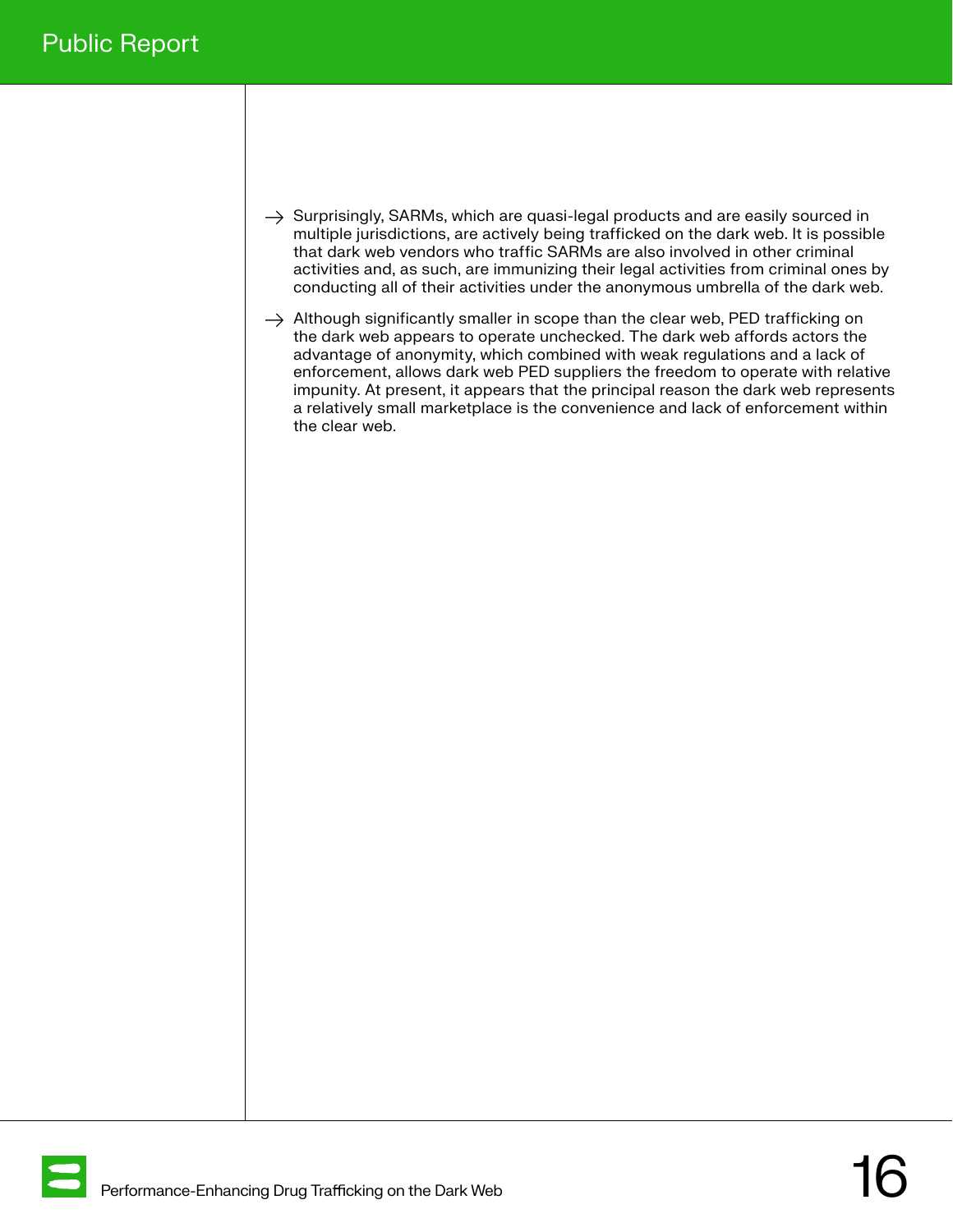## <span id="page-16-0"></span>**b** Recommendations

These recommendations are intended for anti-doping organizations, anti-doping researchers, and applicable public authorities and law enforcement organizations.

 $\rightarrow$  Targeted engagement with dark web PED vendors and manufacturers Targeted engagement of PED vendors centered around large-scale purchases may make it possible to forge stronger ties with dark web actors and collect higher value human intelligence.

#### $\rightarrow$  Clear Web Project

This Project could be replicated on the clear web. Employ a similar project methodology targeting select clear web actors, compare results, and recommend comprehensive counter measures targeting both marketplaces.

#### $\rightarrow$  Target Anti-Doping Evasion

This Project documented public forum messages discussing the circumvention of doping controls. Use a direct approach to collect additional information from these online actors to identify new substances and evasion techniques for the purpose of bolstering detection methods.

#### $\rightarrow$  Broadcast research findings

This Project highlights what does and does not work when interacting with dark web vendors and PED manufacturers. This information could be of significant value in helping law enforcement and Anti-Doping Organizations develop effective strategies for generating information and evidence. Disseminate intelligence and research findings to relevant stakeholders.

#### $\rightarrow$  Adopting a multi-disciplinary approach

No single source of intelligence provides the necessary knowledge to fully understand PED trafficking on the dark web. Open source and human intelligence, combined with the purchase and analysis of PEDs, provide a holistic view of this illicit trafficking. Each complements the other and adds depth to overall findings. Whenever possible, a multi-disciplinary approach should be adopted by anti-doping researchers.

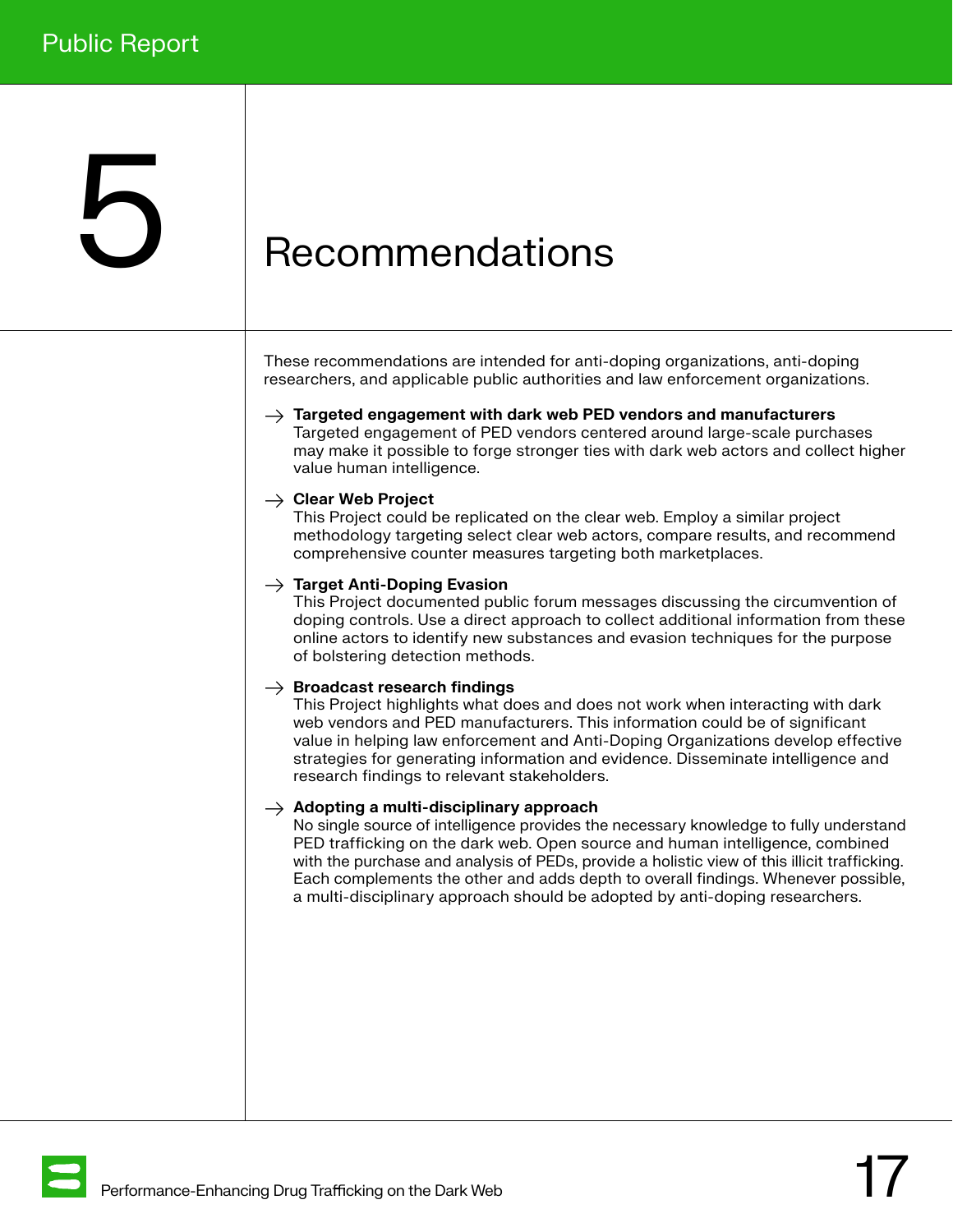## <span id="page-17-0"></span>6 End Notes

| This key summary report draws from an extensive 70-page internal report documenting |  |
|-------------------------------------------------------------------------------------|--|
| the entirety of WADA's year-long examination of PED trafficking on the dark web.    |  |

As part of this Project, WADA's Confidential Information Unit has prepared eight intelligence packages, which have been distributed to key law enforcement and anti-doping stakeholders for review and investigation. WADA's Confidential Information Unit is following up with recipients.

A comprehensive Project presentation for anti-doping intelligence and investigation partners is envisioned during the latter half of 2022.

#### Disruptions of Dark Web Activities

The dark web is constantly under attack, which can impact upon both the size and scope of its activities.

There are three main vectors for dark web interruptions:

- Police intervention. Law enforcement agencies routinely target the dark web, and, in fact, our analysis suggests that globally over 140 operations were launched in the last five years alone. These operations are aimed at taking down platforms and arresting their administrators and participants. While most operations are limited in scope, some target the largest marketplaces and lead to dozens of arrests. 1.
- **Internal fraud.** Platform administrators control all the transactions of their participants. When platforms grow to a certain level, the temptation to steal from the participants also increases. In the case of the Sheep Marketplace, for example, the administrators of the platform are believed to have stolen tens of millions of dollars from participants.<sup>4</sup> 2.
- **External attacks.** Administrators earn a commission on every transaction they facilitate and are constantly competing for market share on the dark web. They have been known to attack other markets to steal user information, discredit competitors, or simply steal funds held in escrow. Administrators also enlist hackers to attack other markets. 3.

When viewed together, these attack vectors explain some of the ebb and flow observed in the number of listings. They also explain why some platforms were unavailable during some months of the data collection period.

Robertson, A 2013, 'Online black market members hunt down \$100 million in bitcoins, blame site owners for theft', The Verge, 2 December, [https://www.theverge.com/2013/12/2/5167670/sheep-marketplace-bitcoin-heist-nets-at-least-5-million-owners-blamed](https://www.theverge.com/2013/12/2/5167670/sheep-marketplace-bitcoin-heist-nets-at-least-5-million-o)